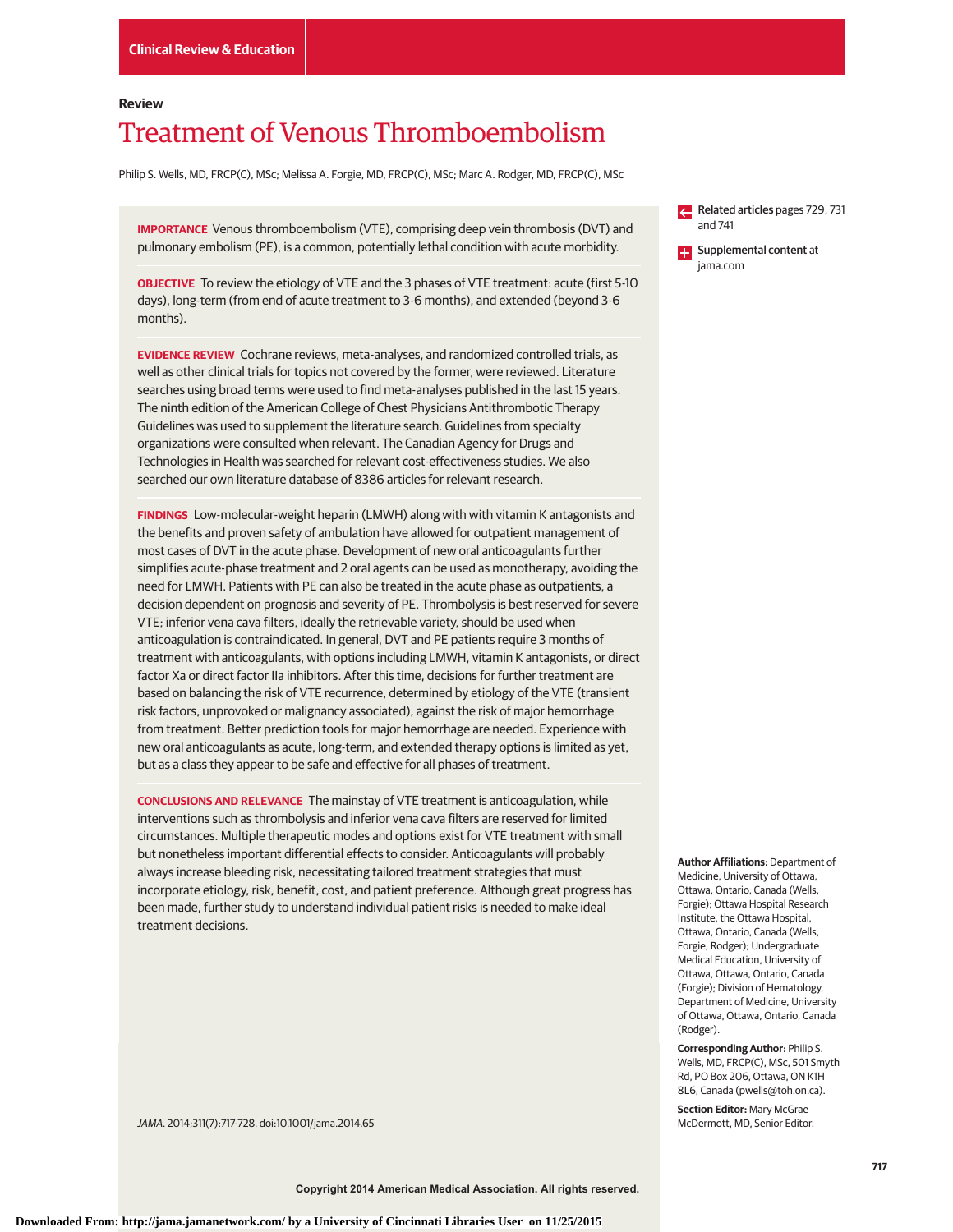**VENTIFY AND SET UP:** Thrombosis (DVT) and pulmonary embolism (PE), has an estimated annual incidence of 0.1% to 0.27%, affecting up to 5% of the population during their lifetimes  $\frac{1}{2}$  Approximately 20% thrombosis (DVT) and pulmonary embolism (PE), has an estimated annual incidence of 0.1% to 0.27%, affecting up to 5% of the population during their lifetimes.<sup>1,2</sup> Approximately 20% of patients with PE die before diagnosis or on the first day after diagnosis; for those surviving more than 1 day, up to 11% may die in the first 3 months, even with adequate therapy, although many of these deaths are due to comorbidities associated with VTE. $3$  Acute morbidity from DVT may include pain and swelling, which may limit ambulation or, in extreme cases, lead to arterial compromise. Acute PE may cause chest pain, at times necessitating analgesia; dyspnea and hypoxia necessitating oxygen therapy; or hypotension and shock. Long-term complications of VTE include postphlebitic syn-

- **DVT** deep vein thrombosis **INR** international normalized ratio **LMWH** low-molecular-weight heparin **PE** pulmonary embolism **PTS** postthrombotic syndrome
- **VKE** vitamin K antagonist
- **VTE** venous thromboembolism

drome from DVT in up to 40% and chronic thromboembolic pulmonary hypertension after PE in 1% to 4% of cases.4,5 Prior to the development of anticoagulant therapy, untreated VTE was often fatal (30% of cases),<sup>6</sup> butanticoagulant therapyeffectively treats symptoms

and decreases recurrent VTE and death; however, its use increases the risk of major hemorrhage, which may be fatal in up to 25% of cases.7Understanding the balance of risk and benefit of treatment options informs management decisions. This balance is best evaluated from the perspectives of 3 phases: acute (first 5-10 days), longterm (first 3 months), and extended (beyond 3 months) and by etiology; ie, whether the initial VTE was provoked (by transient risk factors), unprovoked, or associated with malignancy. The acute and long-term phases are treated the same for provoked and unprovoked VTE. Etiology becomes relevant for the extended phase; malignancy-associatedVTE has different recommendations inall phases of treatment.

# **Methods**

A PubMed search was conducted from inception to November 30, 2013, to find studies in humans on treatment of VTE using the terms relevant to VTE and all categories of anticoagulation and thrombolysis; studies were limited to clinical trials, meta-analyses, and randomized trials. This search resulted in 1535 articles.We also searched the Cochrane reviews database to find meta-analyses published in the last 15 years, the ninth edition of the American College of Chest Physicians Antithrombotic Therapy Guidelines, and our own literature database (Refman version 12) of 8753 articles for relevant research. The latter 2 in particular were used when no relevant randomized trials or meta-analyses were available. The search selected 222 articles as meta-analyses. These were reviewed, and only 80 were related to treatment; 68 were actual meta-analyses and 57 were relevant to this article. For treatment-related issues that were not covered by themeta-analyses, the 1287 articles selected as clinical trials or randomized trials were reviewed. The abstracts of the remaining articles after exclusion of the 222 meta-analyses were reviewed for relevant studies not covered by the included metaanalyses. PubMed, the National Institutes of Health databases, the Canadian Agency for Drugs and Technologies in Health, the UK National Institute for Health and Care Excellence, and our Refman database were searched for relevant cost-effectiveness studies (eFigure in the Supplement).

# Treatment of Acute VTE

### Initial Treatment

When VTE is first diagnosed, the objectives of its initial therapy are prevention of DVT extension or prevention of PE occurrence or recurrence and relief of acute symptoms while averting hemodynamic collapse or death. These indications are compelling, and when diagnostic testing for VTE is delayed, empirical administration of therapeutic dosages of low-molecular-weight heparin (LMWH) is indicated.<sup>8</sup>

Initial VTE treatment requires therapeutic dosages of unfractionated heparin (intravenous, subcutaneous monitored, or subcutaneous fixed dose), LMWH, rivaroxaban, or fondaparinux.<sup>9-11</sup> Although any of these drugs can be used, a recent meta-analysis comparing fixed-dose LMWH with unfractionated heparin administered as either an adjusted dose intravenously or an adjusted or fixed dose subcutaneously found that LMWH was associated with significantly fewer deaths (odds ratio, 0.76), less major hemorrhage (odds ratio, 0.57), and lower rates of recurrent VTE (odds ratio, 0.68).<sup>12</sup> Low-molecular-weight heparin is effective and easily administered, making it the preferred anticoagulant irrespective of VTE treatment in the outpatient or inpatient setting. Unfractionated heparin should be given to patients with renal insufficiency because LMWH is predominantly excreted in the urine. Details on the medications used to treat VTE are shown in Table 1.

Initial therapy with vitamin K antagonists (VKA) alone is not recommended because a randomized trial demonstrated significantly more recurrent symptomatic and asymptomatic VTE events in patients treated with VKAs alone.<sup>13</sup> When VTE is suspected, therapeutic dosages of unfractionated heparin or LMWH for a minimum of 5 days are given and continued until the international normalized ratio (INR) from the concomitant VKA therapy is therapeutic.<sup>9</sup> Lowmolecular-weight heparin is given once daily. A meta-analysis suggested that fewer hemorrhages and recurrences might occur with twice-daily dosing of LMWH, but the differences between outcomes with once- and twice-daily dosing were not statistically significant.<sup>14</sup>

## Oral Anticoagulants in the Acute Phase of Treatment

Once systemic anticoagulation is initiated and after initiation of parenteral therapy, VKAs can be started, except in malignancyassociated VTE (see below). A nomogram for optimizing VKA dosing was developed and validated by a randomized trial and subsequent observational studies. A nomogram using 10 mg of warfarin on days 1 and 2 is safe and achieves therapeutic INRs more rapidly than a 5-mg nomogram.<sup>15</sup> Difficulties associated with outpatient INR testing preclude use of this approach for all patients and in these, lower starting dosages are recommended.<sup>16</sup>

Insufficient evidence exists to support the use of VKA pharmacogenetic testing.<sup>17</sup> These tests are expensive, limiting their costeffectiveness. Vitamin K antagonist pharmacogenetic testing may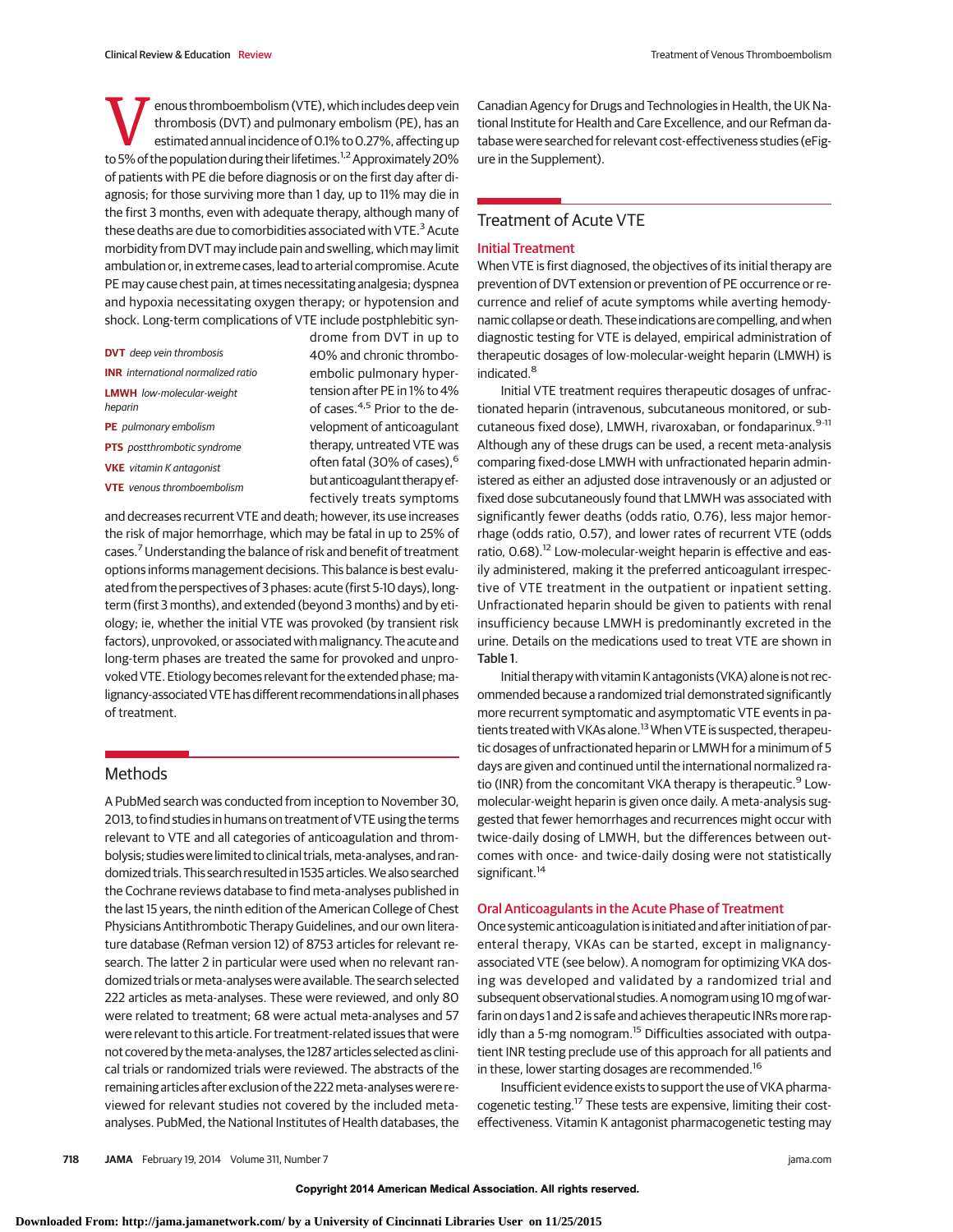#### Table 1. Drugs for Treatment of Venous Thromboembolism

|                                       |                                                                                                                                                                                                                                                                 |                         | Pharmacokinetics   |                                                                                                                                                        |
|---------------------------------------|-----------------------------------------------------------------------------------------------------------------------------------------------------------------------------------------------------------------------------------------------------------------|-------------------------|--------------------|--------------------------------------------------------------------------------------------------------------------------------------------------------|
| Drug by Class                         | <b>Treatment Dosage</b>                                                                                                                                                                                                                                         | Half-Life               | Renal Clearance, % | <b>Pharmacokinetic Drug Interactions</b>                                                                                                               |
| Direct factor Xa<br><i>inhibitors</i> |                                                                                                                                                                                                                                                                 |                         |                    | All drugs in this class have increased<br>levels with strong inhibitors of CYP3A4<br>and P-Gp and decreased levels with<br>inducers of CYP3A4 and P-Gp |
| Rivaroxaban                           | 15 mg orally, twice daily for 3 wk, then 20 mg orally<br>every 24 h                                                                                                                                                                                             | $7 - 11h$               | 33 <sup>a</sup>    |                                                                                                                                                        |
| Apixaban                              | 10 mg orally, twice daily for 10 d, then 5 mg<br>twice daily                                                                                                                                                                                                    | $8-12h$                 | 25 <sup>a</sup>    |                                                                                                                                                        |
| Edoxaban                              | 60 mg orally every 24 h after 7 to 10 d<br>of low-molecular-weight heparin                                                                                                                                                                                      | $6-11h$                 | 35 <sup>a</sup>    |                                                                                                                                                        |
| Direct factor IIa<br>inhibitors       |                                                                                                                                                                                                                                                                 |                         |                    | Increased levels with strong inhibitors<br>of P-Gp and amiodarone; decreased<br>levels with inducers of P-Gp                                           |
| Dabigatran                            | 150 mg orally, twice daily after 7 to 10 d<br>of low-molecular-weight heparin                                                                                                                                                                                   | $14 - 17h$              | 80 <sup>a</sup>    |                                                                                                                                                        |
| Indirect factor Xa<br>inhibitors      |                                                                                                                                                                                                                                                                 |                         |                    | None                                                                                                                                                   |
| Fondaparinux                          | Weight <50 kg: 5 mg subcutaneously every 24 h<br>Weight 50-100 kg: 7.5 mg subcutaneously every 24 h<br>Weight >100 kg: 10 mg subcutaneously every 24 h                                                                                                          | $17 - 21h$              | 100                |                                                                                                                                                        |
| Low-molecular-<br>weight heparins     |                                                                                                                                                                                                                                                                 |                         |                    | None                                                                                                                                                   |
| Dalteparin                            | 200 IU/kg subcutaneously every 24 h or 100 IU/kg<br>twice daily                                                                                                                                                                                                 | $3-4h$                  | Approximately 80   |                                                                                                                                                        |
| Enoxaparin                            | 1 mg/kg subcutaneously twice daily or 1.5 mg/kg<br>subcutaneously every 24 h                                                                                                                                                                                    | $3-4h$                  | Approximately 80   |                                                                                                                                                        |
| Nadroparin                            | 86 IU/kg subcutaneously twice daily or 171 IU/kg<br>subcutaneously every 24 h                                                                                                                                                                                   | $3-4h$                  | Approximately 80   |                                                                                                                                                        |
| Tinzaparin                            | 175 IU/kg subcutaneously every 24 h                                                                                                                                                                                                                             | $3-4h$                  | Approximately 80   |                                                                                                                                                        |
| Thrombolytics                         |                                                                                                                                                                                                                                                                 |                         |                    | None                                                                                                                                                   |
| Alteplase                             | For pulmonary embolism: 100 mg intravenously<br>over 2 h                                                                                                                                                                                                        | 5 min                   | Approximately 2    |                                                                                                                                                        |
| Unfractionated<br>heparin             | Treatment: weight-based bolus followed by weight-<br>based continuous infusion adjusted to maintain<br>therapeutic activated partial thromboplastin time<br>or anti-Xa level<br>Fixed subcutaneous dosing: 333 U/kg as first dose,<br>then 250 U/kg twice daily | 1.5h                    | Approximately 30   |                                                                                                                                                        |
| Vitamin K antagonists                 |                                                                                                                                                                                                                                                                 |                         |                    | Numerous drug interactions                                                                                                                             |
| Warfarin                              | Usual dose: 0.5-6 mg/d orally<br>Adjust dose to maintain INR of 2-3; higher doses<br>may be necessary in some patients                                                                                                                                          | Approxi-<br>mately 36 h | Approximately 2    |                                                                                                                                                        |
| Nicoumalone                           | As for warfarin                                                                                                                                                                                                                                                 | 9 <sub>h</sub>          | Approximately 2    |                                                                                                                                                        |
| Phenprocoumon                         | As for warfarin                                                                                                                                                                                                                                                 | 5.5d                    | Approximately 2    |                                                                                                                                                        |
| ratio; P-Gp, P-glycoprotein.          | Abbreviations: CYP34A, cytochrome P450 34A; INR, international normalized                                                                                                                                                                                       | 30 mL/min.              |                    | a There are limited data in patients with creatinine clearance of less than                                                                            |

cost as much as \$172 000 per quality-adjusted life-year.<sup>18</sup> Two randomized trials<sup>19,20</sup> were recently published that suggested that with pharmacogenetic-based dosing the INR was in the therapeutic range for a greater percentage of time but, as noted in the accompanying editorial, "these trials indicate that pharmacogenetic testing has either no … or marginal usefulness, given the cost and effort required to perform this testing."21

Rivaroxaban, an oral direct factor Xa inhibitor, is a monotherapy (ie, acute and long-term treatment) useful for treating both DVTand PE.ComparedwithLMWH/VKA treatment, rivaroxabanwas noninferior for (ie, not worse than) recurrent VTE rates and had similar or fewer major hemorrhages.<sup>10,11</sup> The ease of administration of this new drug coupled with the lack of a need to monitor the degree of anticoagulation makes rivaroxaban an attractive option for VTE treatment. However, the medication is costly in the United

States, which may limit its overall utility. As with LMWH, rivaroxabanmay not be appropriate for patients with renal insufficiency. The pivotal trials demonstrating the efficacy of rivaroxaban excluded patients with creatinine clearance levels less than 30 μmol/L. Only 5% of study patients had creatinine clearance levels ranging between 30 and 50  $\mu$ mol/L.

Rivaroxaban has no reversal agent similar to vitamin K and clotting factors for warfarin. This could also limit the usefulness of the drug. However, warfarin reversibility does not improve outcomes in warfarin-related intracranial hemorrhage, suggesting that anticoagulation reversal may not influence outcomes when bleeding occurs.<sup>22</sup> Also, major hemorrhage mortality is similar in all the studies of new oral anticoagulants and is similar to death rates observed in patients with major hemorrhage attributable to VKAs (Table 2 and Table 3).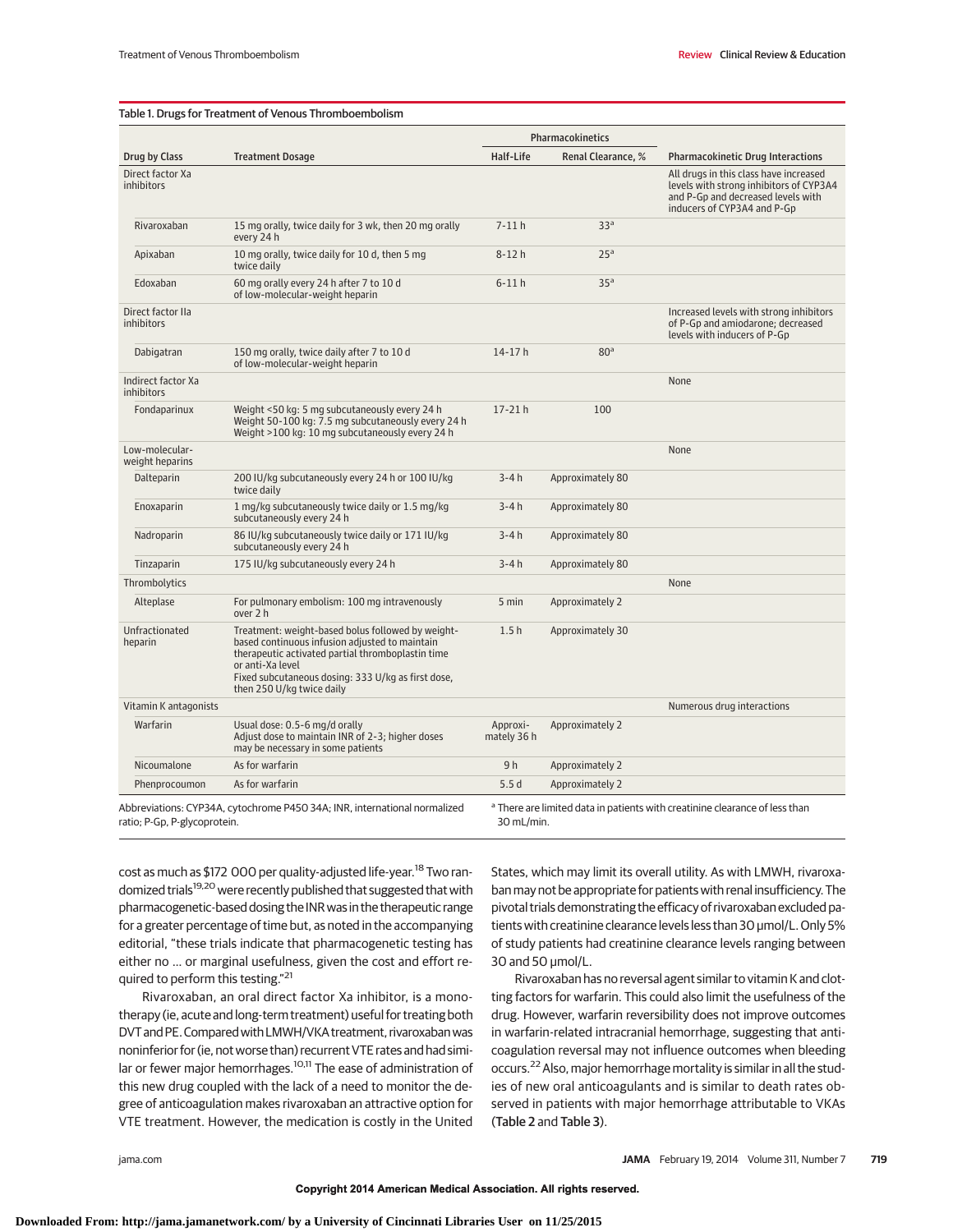#### Table 2. Results of Phase 3 Trials With New Oral Anticoagulants (NOACs)—Acute VTE

|                                                    | <b>Treatment</b>                                                                   |              |              | <b>Recurrent VTE (Fatal</b><br>Events), % |             | Major<br>Hemorrhage, % |             | <b>Major Hemorrhage</b><br>$+$ CRNM, $%$ |              | ICH, No.        |             | No. of Fatal Major<br><b>Bleeds (Case-Fatality</b><br>Rate, %) |  |
|----------------------------------------------------|------------------------------------------------------------------------------------|--------------|--------------|-------------------------------------------|-------------|------------------------|-------------|------------------------------------------|--------------|-----------------|-------------|----------------------------------------------------------------|--|
| Source                                             | Dosage                                                                             | Duration, mo | <b>NOAC</b>  | SC <sup>a</sup>                           | <b>NOAC</b> | SC <sup>a</sup>        | <b>NOAC</b> | SC <sup>a</sup>                          | <b>NOAC</b>  | SC <sup>a</sup> | <b>NOAC</b> | SC <sup>a</sup>                                                |  |
| Prins et al, <sup>23</sup><br>2013<br>$(n=8282)$   | Rivaroxiban,<br>15 mg twice<br>daily for 3 wk,<br>then 20 mg once<br>daily (vs SC) | 3, 6, or 12  |              | $2.1(0.08)$ 2.3 $(0.03)$                  | 1.0         | 1.7                    | 9.4         | 10                                       | 5            | 13              | 3(7.5)      | 8(11.1)                                                        |  |
| Agnelli et al, <sup>24</sup><br>2013<br>$(n=5244)$ | Apixaban, 10 mg<br>twice daily for<br>1 wk, then 5 mg<br>twice daily<br>(vs SC)    | 6            | 2.3<br>(0.1) | 2.7(0.1)                                  | 0.6         | 1.8                    | 4.3         | 9.7                                      | 3            | 6               | 1(6.6)      | 2(4)                                                           |  |
| Schulman et<br>al. $^{25}$ 2009<br>$(n=2539)$      | LMWH for 1 wk,<br>then dabigatran,<br>150 mg twice<br>daily (vs SC)                | 6            | 2.4(0.1)     | 2.1(0.2)                                  | 1.6         | 1.9                    | 5.6         | 8.8                                      | $\mathbf{0}$ | 3               | 1(5)        | 1(4.2)                                                         |  |
| Büller et al, <sup>26</sup><br>2013<br>$(n=8240)$  | LMWH for 1 wk,<br>then 60 mg<br>edoxaban once<br>$dailyb$ (vs SC)                  | 3, 6, or 12  | 3.2(0.1)     | 3.5(0.1)                                  | 1.4         | 1.6                    | 8.5         | 10.3                                     | 6            | 18              | 2(3.6)      | 10(15.2)                                                       |  |

Abbreviations: CRNM, clinically relevant nonmajor hemorrhage; ICH, intracranial hemorrhage; LMWH, low-molecular weight heparin; VTE, venous thromboembolism.

a Standard care is LMWH followed by vitamin K antagonist.

 $^{\rm b}$  Patients aged  $\geq$ 75 y or with weight  $\leq$ 60 kg received edoxaban, 30 mg once daily.

#### Table 3. Results of Phase 3 Trials With New Oral Anticoagulants (NOACs)—Extended VTE

|                                                                     |                                                                                      |                  |                                    |                         | Major Hemorrhage,                             |              |                                                | <b>Major Hemorrhage</b> |              |              |                                      | No. of Fatal Major<br><b>Bleeds</b><br>(Case-Fatality |
|---------------------------------------------------------------------|--------------------------------------------------------------------------------------|------------------|------------------------------------|-------------------------|-----------------------------------------------|--------------|------------------------------------------------|-------------------------|--------------|--------------|--------------------------------------|-------------------------------------------------------|
|                                                                     |                                                                                      | <b>Treatment</b> |                                    | <b>Recurrent VTE, %</b> | %                                             |              |                                                | $+$ CRNM, $%$           |              | ICH, No.     |                                      | Rate, %)                                              |
| Source                                                              | <b>Dosage</b>                                                                        | <b>Duration</b>  | <b>NOAC</b>                        | Placebo                 | <b>NOAC</b>                                   | Placebo      | <b>NOAC</b>                                    | Placebo                 | <b>NOAC</b>  | Placebo      | <b>NOAC</b>                          | Placebo                                               |
| Agnelli et al, <sup>27</sup> 2013<br>$(n=2486)^a$                   | Apixaban, 5 mg<br>twice daily<br>or $2.5$ mg<br>twice daily<br>(vs placebo)          | 1 <sub>v</sub>   | $5$ mg:<br>1.7<br>$2.5$ mg:<br>1.7 | 8.8                     | $5$ mg: $0.1$<br>$2.5 \,\mathrm{mg}$ :<br>0.2 | 0.5          | $5mg$ :<br>3.2<br>$2.5 \,\mathrm{mg}$ :<br>4.3 | 2.3                     | <b>NA</b>    | <b>NA</b>    | $5 \text{ mg}$ : 0<br>$2.5$ mq:<br>0 | $\Omega$                                              |
| Bauersachs et al, 10<br>2010<br>$(n=1196)^a$                        | Rivaroxiban, 20<br>mg once daily<br>(vs placebo)                                     | 6 or 12 mo       | 1.3                                | 7.1                     | 0.7                                           | $\mathbf{0}$ | 6.0                                            | 1.2                     | $\mathbf{0}$ | $\mathbf{0}$ | $\mathbf{0}$                         | $\overline{0}$                                        |
| Schulman et al, <sup>28</sup><br>2013 (RE-SONATE)<br>$(n=1343)^{b}$ | Dabigatran,<br>150 mg twice<br>daily vs placebo                                      | $\geq 6$ mo      | 0.4                                | 5.6                     | 0.3                                           | $\mathbf{0}$ | 5.3                                            | 1.8                     | <b>NA</b>    | <b>NA</b>    | $\mathbf{0}$                         | $\overline{0}$                                        |
| Schulman et al, <sup>28</sup><br>2013 (RE-MEDY)<br>$(n=2586)^b$     | Dabigatran,<br>150 mg twice<br>daily (vs vita-<br>min K antago-<br>nist $[INR, 2-3]$ | $0-36$ mo        | 1.8                                | 1.3                     | 0.9                                           | 1.8          | 5.6                                            | 10.2                    | $\mathbf{0}$ | $\mathbf{0}$ | 0                                    | 1(4)                                                  |

Abbreviations: CRNM, clinically relevant nonmajor hemorrhage; ICH, intracranial hemorrhage; INR, international normalized ratio; NA, data not available; VTE, venous thromboembolism.

a Patients had undergone 6 to 12 mo of anticoagulant treatment prior to study entry.  $b$  Patients had undergone  $\geq$ 3 mo of anticoagulant treatment prior to study entry.

# **Thrombolysis**

Thrombolysis is an attractive therapy because it may restore patency in occluded veins, potentially reducing postthrombotic syndrome (PTS). Thrombolysis leads to earlier patency of an occluded vein but it does not decrease the rate of PE, and although metaanalyses suggest that it may decrease PTS at the expense of an increase in major bleeding, it has not been demonstrated to reduce the rate of recurrence, PE, or death.<sup>29</sup> Thrombolytic-associated reductions in PTS were seen in a recent randomized trial comparing catheter-directed thrombolysis with standard therapy for iliofemoral DVT.<sup>30</sup> Thrombolytic therapy almost doubled vein patency at 6 months (66% vs 47%) and was associated with significantly less PTS at 24 months (41% vs 56%). Thrombolysis was associated with more bleeding complications and did not prevent recurrent events, and mortality was no different in the 2 groups.

Retrospective and observational data suggest that catheterdirected thrombolysis may be preferred over systemic therapy, but the evidence for this is inadequate. Catheter-directed treatments have better rates of early vein patency and less bleeding risk, but the 2 delivery modes have not been directly compared with each other in any studies. Catheter-directed lysis may be useful if patients meet all of the following criteria: iliofemoral DVT, symptoms for less than 14 days, good functional status, life expectancy greater than 1 year, and low risk of bleeding.<sup>9</sup> Given the success of thrombolysis at establishing earlier vein patency, it is recommended for cases of impending venous gangrene with threatened limb loss.<sup>9</sup>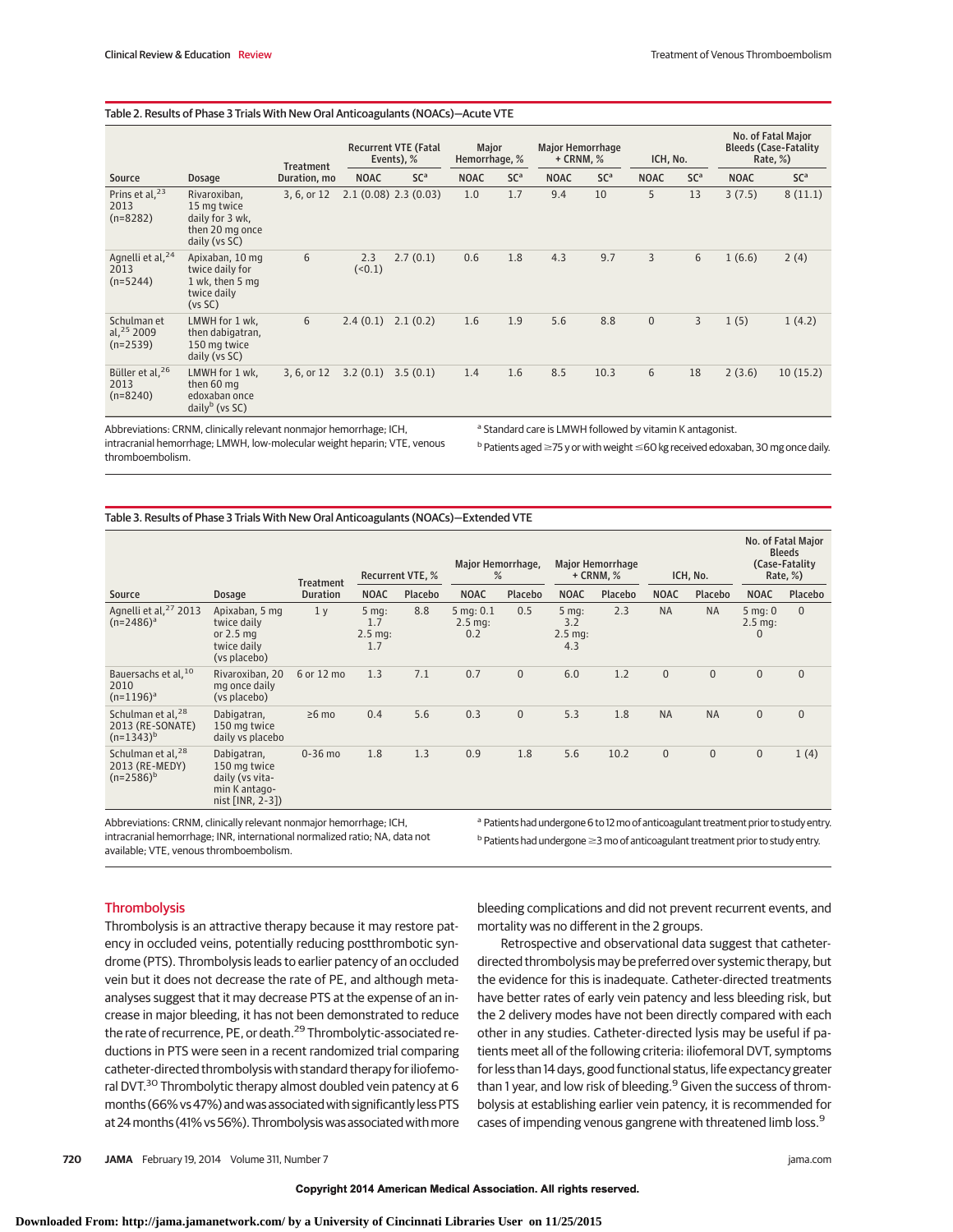Thrombolytic therapy as initial therapy for acute upper extremity DVT has been used with some success, but no randomized trials comparing thrombolysis with anticoagulation alone have been performed. There are no randomized trials of any treatment for upper extremity DVT.<sup>9</sup>

Systemic administration of thrombolysis for submassive PE has been studied in 2 well-performed randomized trials. Systemic thrombolysis does not reduce mortality and is associated with a greater risk of significant hemorrhage. Thrombolysis is recommended only for patients with PE who experience hemodynamic compromise or deterioration while receiving standard anticoagulant therapy.<sup>31,32</sup>

## Vena Cava Filters

Retrievable or permanent inferior vena cava filters may be used when there is a contraindication to anticoagulation therapy (eg, recent hemorrhage, impending surgery) for patients with newly diagnosed proximal DVT or PE. One risk of these devices is development of thrombosis at the filter itself.<sup>33</sup> Consequently, a standard course of anticoagulant therapy should be administered if the contraindications to anticoagulation resolve.<sup>34</sup> If possible, the filter should be removed once therapy is safely accomplished. It is not known if retrievable filters placed in patients at high risk of death (eg, limited cardiopulmonary reserve) reduce PE-related mortality. Inferior vena cava filter placement in addition to anticoagulation does not improve survival in patients with DVT except in those with hemodynamically unstable PE or after thrombolytic therapy.35,36 Insertion of filters increase the risk of recurrent DVT, an effect that offsets some of the benefits attributable to reduced PE.<sup>35</sup>

## Postthrombotic Syndrome

Postthrombotic syndrome is a clinically important and frequent complication of DVT that has received relatively little attention. Prediction of which patients will develop PTS is not possible. It is also not known how to prevent PTS when VTE occurs. It was thought that graduated compression stockings reduced the risk of PTS following DVT, but this was shown to not be the case in a recent randomized, double-blind, placebo-controlled trial of more than 800 patients with DVT.<sup>37</sup> The cumulative incidence of PTS was 14.2% in the active compression stocking group (30-40 mm Hg compression stockings) and 12.7% in the placebo stocking group. Compression stockings can improve edema and pain in the acute stage of DVT and can also relieve symptoms in patients who develop PTS. However, stockings do not prevent the development of PTS.

One systematic review did identify 2 studies suggesting that 6 months of therapeutic dosages of tinzaparin compared with VKA therapy were more effective in reducing the risk of PTS.<sup>38</sup>

## Inpatient vs Outpatient Treatment of VTE

Initial VTE treatment used to require hospitalization to administer heparin. Low-molecular-weight heparin has enabled outpatient management of VTE and also provides an alternative means of longterm anticoagulation for patients in whom warfarin treatment either is not optimal or is contraindicated. Ameta-analysis identified 6 randomized trials comparing outpatient LMWH treatment with inpatient treatment demonstrated the safety and efficacy of this approach.<sup>39</sup> Avoiding hospitalization and managing DVT entirely through outpatient treatment using LMWH improves quality of life and reduces health care system expenditures.<sup>40-42</sup> Patients with DVT

are unlikely to be suitable for outpatient treatment if they have severe symptoms, renal impairment, poor social circumstances, or a high risk of bleeding. Although the evidence supporting early ambulation following DVT is less than optimal, meta-analyses suggest that it has benefits, and it has been standard practice in many centers for decades.<sup>43</sup> A meta-analysis of early ambulation studies demonstrated that it reduced the severity of PTS at 1 month when high levels of physical activity were applied. If edema and pain are severe, delay in ambulation may be required and effective pain management implemented.

Outpatient treatment of PE is not universally accepted but has been standard practice in many Canadian centers.<sup>37</sup> Recent studies, including 2 randomized trials, support the safety and efficacy of outpatient PE management.<sup>44-46</sup> A systematic review of observational studies<sup>47</sup> combined with 4 more recent publications<sup>44,48-50</sup> supports the efficacy of outpatient management of PE because about 30% to 50% of all PE cases qualify as having a low risk of death. A recent meta-analysis showed that several prediction rules accurately select patients who are at low risk of death and therefore appropriate for outpatient PE management.<sup>51</sup> The Geneva, Pulmonary Embolism Severity Index, Aujesky, and Murugappan clinical prediction rules all identified patients with an in-hospital mortality risk of less than 1% who are suitable candidates for outpatient therapy (Table 4). Figure 1 outlines a strategy for acute treatment of VTE.

Isolated calf DVT is less well studied than is PE or proximal vein DVT. In general, isolated calf DVT without severe symptoms or associated risk factors for extension of thrombus into proximal veins is managed by observation of the thrombus using serial ultrasound; ie, surveillance for proximal DVT. If a repeat ultrasound after 1 week of observation and conservative treatment demonstrates no extension, distal DVT patients rarely develop proximal DVT and anticoagulation can be withheld. Some studies suggest surveillance should be continued for 2 weeks.<sup>56</sup> If the clot causes severe symptoms or extends proximally, then it is treated like a proximal DVT as outlined above.<sup>9</sup> Upper extremity DVT occurs in 5% to 10% of all DVT and is subdivided into catheter-related (75% of cases) and non–catheter-related thrombosis. The axillary and more proximal veins are involved and there is a risk of PE, necessitating anticoagulation treatment using the same treatment regimens used for lower extremity DVT. The minimum duration of anticoagulation recommended is 3 months, and in the case of upper extremity DVT associated with a central catheter, therapy should be continued as long as the catheter remains in place. Catheter removal is not necessary if it remains functional.<sup>9</sup> Catheter-directed thrombolysis is sometimes advocated for so-called effort-induced upper extremity DVT in younger patients, presumed to be caused by thoracic outlet obstruction, but there are no randomized trials to support this. Thrombolysis is associated with higher costs and more adverse events in the short term.

# Long-term and Extended Treatment of VTE

For most patients with VTE, VKAs such as warfarin effectively prevent recurrent thrombosis. New oral anticoagulant medications are now available for long-term prevention of recurrent thrombosis. The duration of long-term treatment and the decision forextended treat-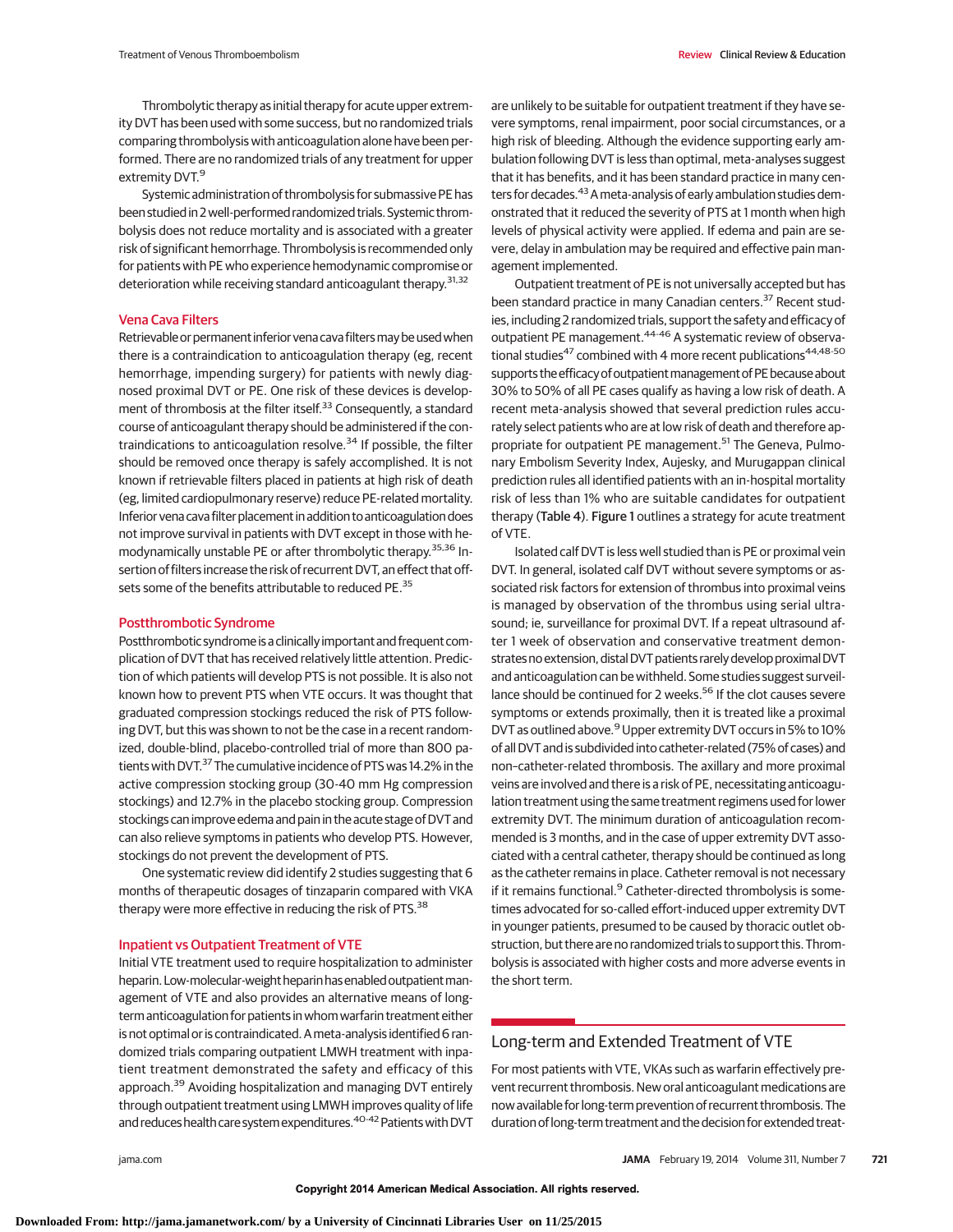| Geneva Prognostic Score <sup>52</sup>       |                         | <b>Pulmonary Embolism Severity</b><br>Index <sup>53</sup> |                         | Aujesky et al, 2006 <sup>54</sup>        |                         | Murugappan et al, 2008 <sup>55</sup>                      |                                                  |  |
|---------------------------------------------|-------------------------|-----------------------------------------------------------|-------------------------|------------------------------------------|-------------------------|-----------------------------------------------------------|--------------------------------------------------|--|
| No. of<br><b>Variables</b><br><b>Points</b> |                         | <b>Variables</b>                                          | No. of<br><b>Points</b> | <b>Variables</b>                         | No. of<br><b>Points</b> | <b>Variables</b>                                          | No. of<br><b>Points</b>                          |  |
| Cancer                                      | $\overline{2}$          | Age                                                       | No. of Years            | Age $>70y$                               | $\mathbf{1}$            | Need for<br>hospitalization                               | <b>NA</b>                                        |  |
| Heart failure                               | $\mathbf{1}$            | Male                                                      | 10                      | Cancer                                   | $\mathbf{1}$            | Anticoagulant allergy                                     | <b>NA</b>                                        |  |
| <b>Previous DVT</b>                         | $\mathbf{1}$            | Cancer                                                    | 30                      | Heart failure                            | $\mathbf{1}$            | Pregnancy                                                 | <b>NA</b>                                        |  |
| Systolic BP<br>$<$ 100 mm Hq                | $\overline{2}$          | <b>Heart failure</b>                                      | 10                      | Chronic obstructive<br>lung disease      | $\mathbf{1}$            | Venous thromboembo-<br>lism recurrence risk<br>predictors | <b>NA</b>                                        |  |
| Pao <sub>2</sub> <8 kPa<br>$(60$ mm Hg)     | $\mathbf{1}$            | Chronic obstructive<br>lung disease                       | 10                      | Renal disease                            | $\mathbf{1}$            | <b>Bleeding predictors</b>                                | <b>NA</b>                                        |  |
| DVT on ultrasound                           | $\mathbf{1}$            | Pulse >110/min                                            | 20                      | Cerebrovascular<br>disease               | $\mathbf{1}$            | Massive pulmonary<br>embolism                             | <b>NA</b>                                        |  |
|                                             |                         | Systolic BP<br>$<$ 100 mm Hq                              | 30                      | Pulse >110/min                           | $\mathbf{1}$            | Limited cardiopulmo-<br>nary reserve                      | <b>NA</b>                                        |  |
|                                             |                         | Respiratory rate                                          | 20                      | Systolic BP<br>$<$ 100 mm Hq             | $\mathbf{1}$            |                                                           |                                                  |  |
|                                             |                         | Temperature <36°C                                         | 20                      | Altered mental status                    | $\mathbf{1}$            |                                                           |                                                  |  |
|                                             |                         | Altered mental<br>status                                  | 60                      | Arterial blood oxygen<br>saturation <90% | $\mathbf{1}$            |                                                           |                                                  |  |
|                                             |                         | Arterial blood oxy-<br>qen saturation <90%                | 20                      |                                          |                         |                                                           |                                                  |  |
| <b>Risk Class</b>                           | No. of<br><b>Points</b> | <b>Risk Class</b>                                         | No. of<br><b>Points</b> | <b>Risk Class</b>                        | No. of<br><b>Points</b> | <b>Risk Class</b>                                         | No. of Points <sup>a</sup>                       |  |
| Low                                         | $\leq$ 2                | I: very low                                               | $\leq 65$               | Low                                      | $\overline{0}$          | Eligible for outpatient<br>treatment                      | None of the above risk<br>factor variables       |  |
| High                                        | >2                      | II: Iow                                                   | 66-85                   | High                                     | $\geq 1$                | Ineligible for outpa-<br>tient treatment                  | At least 1 of the above<br>risk factor variables |  |
|                                             |                         | III: intermediate                                         | 86-105                  |                                          |                         |                                                           |                                                  |  |
|                                             |                         | IV: high                                                  | 106-125                 |                                          |                         |                                                           |                                                  |  |
|                                             |                         | V:very high                                               | $\geq$ 126              |                                          |                         |                                                           |                                                  |  |
|                                             |                         | $I-II: Iow$                                               | ≤85                     |                                          |                         |                                                           |                                                  |  |
|                                             |                         | III-IV: high                                              | >85                     |                                          |                         |                                                           |                                                  |  |

applicable.

has none of the described risk factors.

ment vary depending on risk of recurrent VTE.<sup>9</sup> Three months is usually recommended as the shortest treatment duration. Extended treatment for more than 3 months may be warranted if the anticipated benefits of continued anticoagulation outweigh potential harm from hemorrhage. Twometa-analyses have been influential on treatment decisions for anticoagulation duration for VTE.<sup>57,58</sup> These studies were limited because each VTE risk category included only a few hundred patients, resulting in wide confidence intervals for point estimates and uncertainty regarding optimal treatment duration. Studies examining 3 months vs 6 months of therapy are equivocal because of small numbers of participants in the various studies.<sup>59</sup> Nevertheless, some experts continue to recommend a minimum of 6 months of anticoagulation for treating VTE.

Aspirin has been studied for extended treatment of VTE. A recent network meta-analysis showed that the risk reduction for recurrent VTE is not significant for aspirin (odds ratio, 0.65; 95% CI, 0.39-1.03) but is significant for VKAs and the new oral anticoagulants (odds ratios of 0.07-0.18).<sup>60</sup> Figure 2 summarizes an approach for long-term and extended phases of treatment.

# Provoked (Transient Risk Factor) VTE

Transient risk factors increase thrombotic risk briefly and reversibly while a patient is exposed to a discrete event. After the event, thrombotic risk abates. Surgery is a transient risk factor and itself is associated with a very low thrombotic recurrence risk after adequate treatment (<1% at 1 year and 3% at 5 years after surgery). Surgery-induced VTE requires only 3 months of anticoagulation.<sup>61</sup>

When a patient has a first VTE following a nonsurgical event such as pregnancy, major trauma, or significant immobilization after medical illness, they have an intermediate risk of recurrent VTE (5% after 1 year and 15% after 5 years). <sup>61</sup> Despite the higher risk, 3 months of anticoagulation is still adequate. There is a slight mortality benefit for longer than 3 months of anticoagulation (2 fewer deaths per 1000 years of patient observations) but only if the risk of major bleeding is less than 1% per year.<sup>9</sup>

Pulmonary embolism is the leading cause of maternal mortality in the Western world. Venous thromboembolism incidence in pregnancy ranges from 0.6 to 1.7 episodes per 1000 deliveries, with one-third occurring postpartum.62Vitamin K antagonists should not be used during pregnancy because of their teratogenic effects in the first trimester of pregnancy. There are also risks of fetal intracranial bleeding in the third trimester. Low-molecular-weight heparin can be safely administered during pregnancy and is now the treatment of choice for VTE during pregnancy.<sup>63,64</sup> The twice-daily treatment dosage of LMWH is preferred over the once-daily treatment dosage to account for the more rapid peak and trough of LMWH levels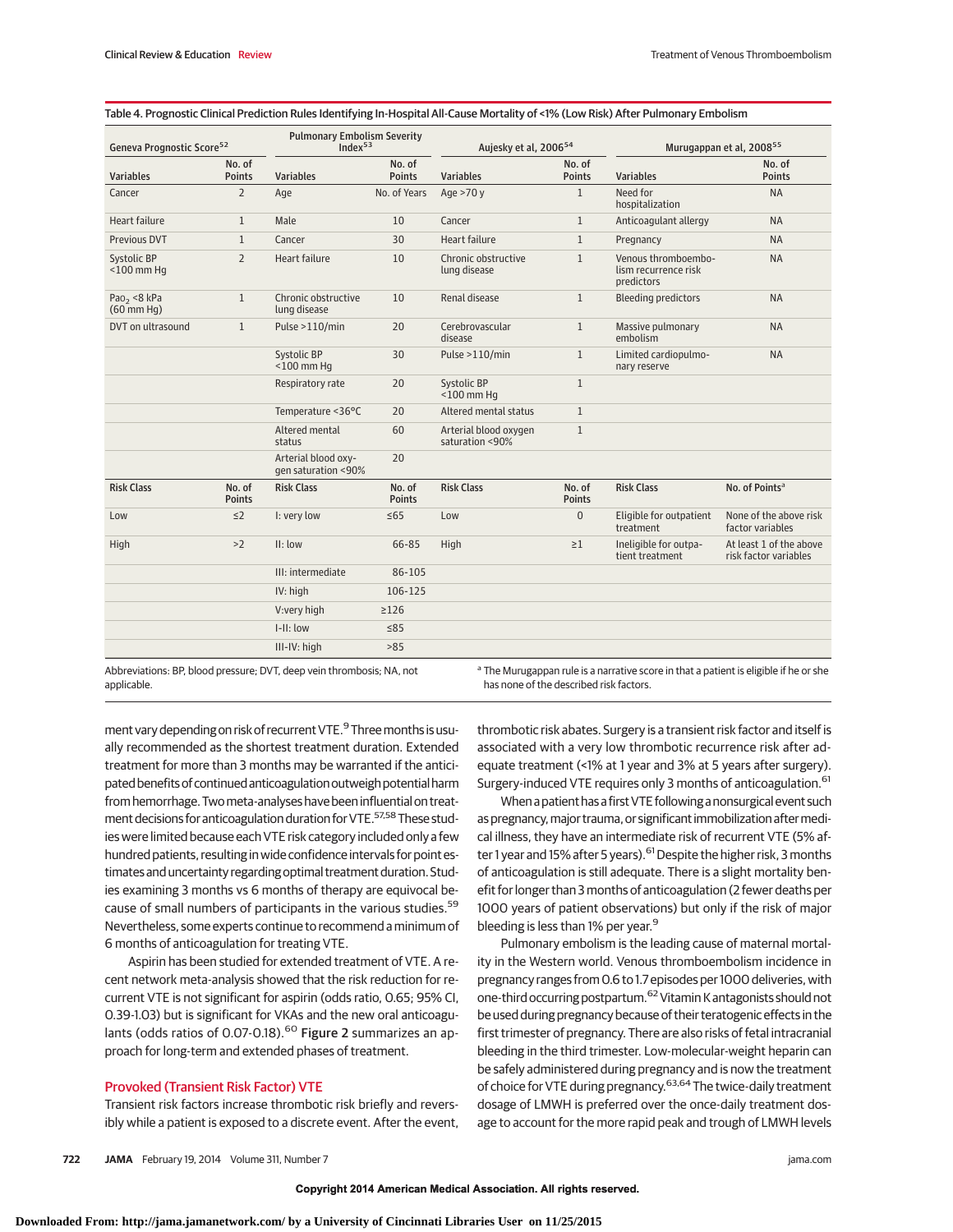

Figure 1. Approach to Acute Treatment of Venous Thromboembolism (Onset Through Days 5 to 10)



occurring with pregnancy. Low-molecular-weight heparin is given for at least 1month and then reduced to 75% of a full treatment dose. This approach borrows from experience with patients with cancer who receive long-term anticoagulation because of a high risk of recurrent VTE that can be reduced with less than full doses of LMWH. This empirical treatment approach is not well supported by evidence. Unlike the activated partial thromboplastin time and INR for heparin and warfarin, respectively, there is no optimal anti-XaLMWH range or other clinical end point to support LMWH dose adjustment. Given the cost and inconvenience of monitoring, it is difficult to justify. Anticoagulant treatment is continued for at least 6 weeks postpartum and for a minimum of 3 months. If acute DVT or PE occurs close to the delivery date, interrupting anticoagulation may be hazardous because of a high risk of PE. Under these circumstances, a temporary inferior vena cava filter should be considered.<sup>64,65</sup>

#### Unprovoked VTE

When a patient's first VTE occurs without any identifiable thrombotic risk factor, the VTE is classified as unprovoked. Unprovoked VTE has a significant recurrence risk of at least 10% after 1 year and at least 30% at 5 years. Consequently, most such patients require extended if not indefinite anticoagulation. To justify indefinite anticoagulation, the risk of VTE and its consequences should be offset by the risks of bleeding. The estimated case-fatality rate for major hemorrhage is 12% and is 4% for recurrent DVT and 8% for PE.<sup>1</sup> Therefore, to justify indefinite anticoagulation, the recurrence risk of DVT must exceed 3 times the major hemorrhage rate and should exceed 1.5 times the PE rate. Although bleeding risk prediction tools have been proposed, they lack validation.<sup>9,66</sup> However, the hemorrhage risk is low for most patients. 67,68

Prediction of an individual patient's risk of recurrent VTE remains elusive. Low D-dimers level 1 month after discontinuing anticoagulants,  $69$  residual venous occlusion,  $70$  and male sex $71$  (in patients with a first unprovoked VTE, men have a 2.2-fold higher risk of recurrent VTE than do women) have been tested as risk predictors, but none are useful in isolation because they do not predict a low enough recurrence rate. Using methodologically rigorous methods, the Reverse study resulted in the HERDOO2 clinical decision tool for predicting recurrent VTE.<sup>72</sup> This tool is able to predict women who have a risk of recurrent VTE that is less than 3%. Low risk of recurrent VTE in women exists when no more than 1 of the following risk factors are present: signs of PTS (skin hyperpigmentation, erythema, edema, etc), Vidas D-dimer greater than 250 μg/L, age older than 65 years, or body mass index greater than 30 (calculated as weight in kilograms divided by height in meters squared). This tool has yet to be validated and studies to overcome this limitation are ongoing. To date, other risk prediction tools have not been properly validated.<sup>73,74</sup>

In one study, patients with persistently elevated antiphospholipid antibodies had a 29% recurrence rate compared with 14% in the control VTE population (risk ratio, 2.1; 95% CI, 1.3-3.3) within 4 years following cessation of anticoagulation; such patients should be treated indefinitely.<sup>75</sup> A recent systematic review suggests that the risk ratio is 2.83 in the presence of persistently positive lupus anticoagulant, but the review notes that the data are of low quality.<sup>76</sup>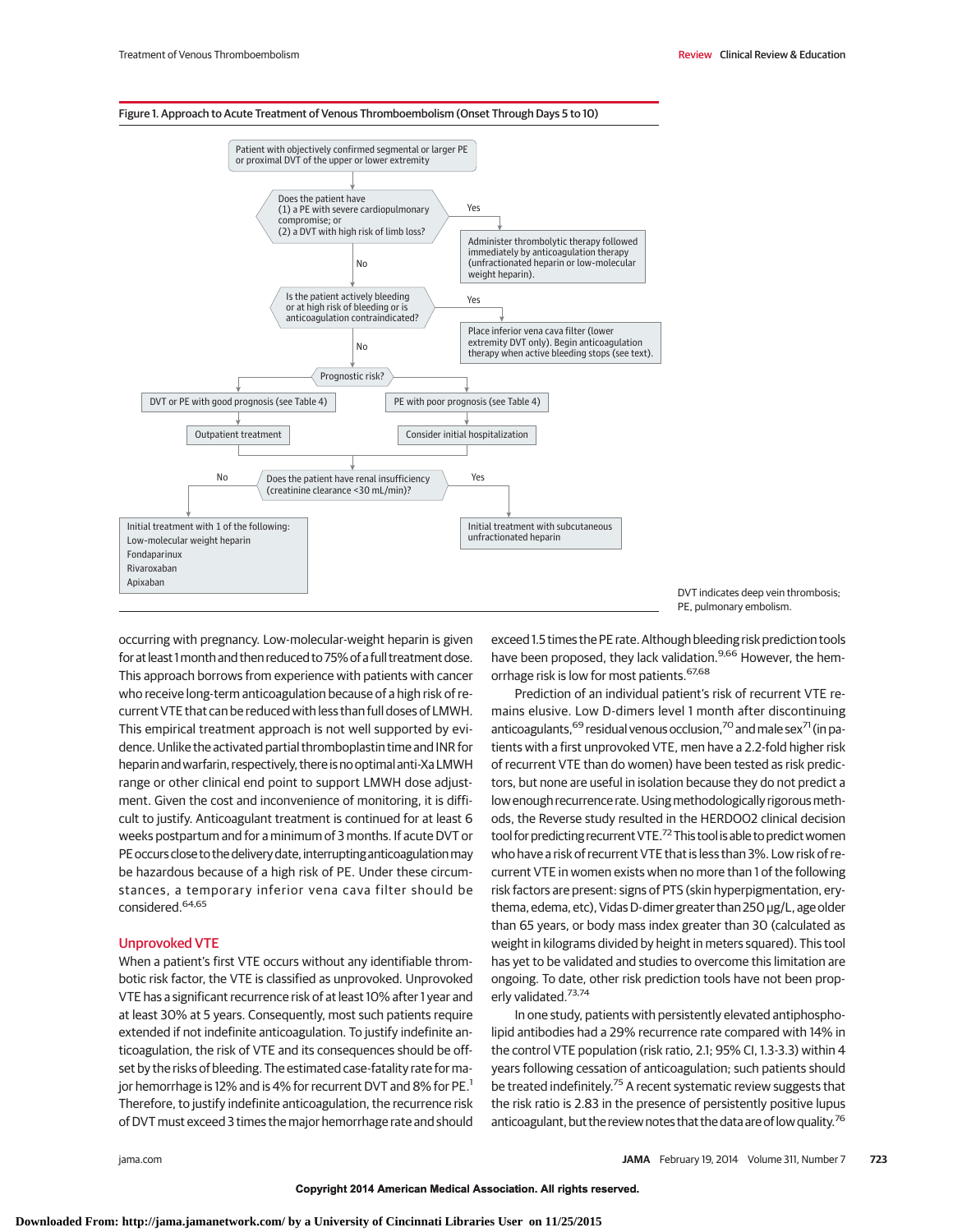

Figure 2. Approach to Long-term and Extended Treatment of Venous Thromboembolism (After Acute Treatment Through 3 to 6 Months After Diagnosis)

DVT indicates deep vein thrombosis; PE, pulmonary embolism; VTE, venous thromboembolism.

It is not clear if more potent thrombophilias (protein C, protein S, antithrombin deficiency, and homozygous factor V Leiden or prothrombin gene defect) have an effect on VTE recurrence and should be a consideration when deciding about long-term anticoagulation. This remains true when there is a strong family history of VTE.<sup>77</sup> In recent studies, factor V Leiden, prothrombin gene mutation heterozygosity, and increased factor VIII levels were not helpful in predicting recurrent VTE and are not useful in decision making about long-term anticoagulation.

Patients who have a second unprovoked VTE have a substantial risk of recurrent VTE. These patients should receive indefinite anticoagulation.<sup>78</sup> In contrast, if an unprovoked VTE occurs as a second VTE event in a patient whose first event was provoked (ie, after surgery or pregnancy), the risk of recurrent VTE is not elevated. The recurrence risk is the same as if the patient was having their first unprovoked VTE. A third scenario in which a patient who had his or her first VTE during a transient risk period has a second VTE during a transient risk period has not been investigated. In absence of firm evidence, it seems reasonable to administer anticoagulation for a shorter duration (3-6 months). Patients who are recommended to receive indefinite anticoagulation should have yearly visits to assess bleeding risk and patient preference/quality of life to determine if anticoagulation should continue.

Patient preference should always be a strong consideration when deciding on extended anticoagulation. Guidelines recommend placing great importance on patient preference when recommending extended anticoagulation because<sup>79</sup> the importance of patient preference has been demonstrated in decision analysis modeling in patients with VTE.<sup>80,81</sup> Factoring patient preferences into clinical decision making requires balancing the patient's preferences with the outcomes of recurrent VTE, major bleeding, PTS, and other risks, but as yet, methods to achieve this are not well developed.<sup>82</sup> Physicians should present to patients an unbiased perspective on treatment including the benefits and harms, effect on quality of life, and cost.

## Vitamin K Antagonists for Long-term and Extended Therapy

Although VKAs have been used in clinical practice for many years, their therapeutic range is narrow and there is a wide range of dose requirements. They are very inexpensive and their utility would be greatly improved if better management practices resulted in improved safety. Point-of-care monitoring of anticoagulation is more effective than other strategies for monitoring patients<sup>83</sup> and is costeffective from a societal viewpoint.<sup>84</sup> Dedicated anticoagulation clinics are superior to other strategies for providing VKA care. A systematic review of the literature showed that time in the therapeutic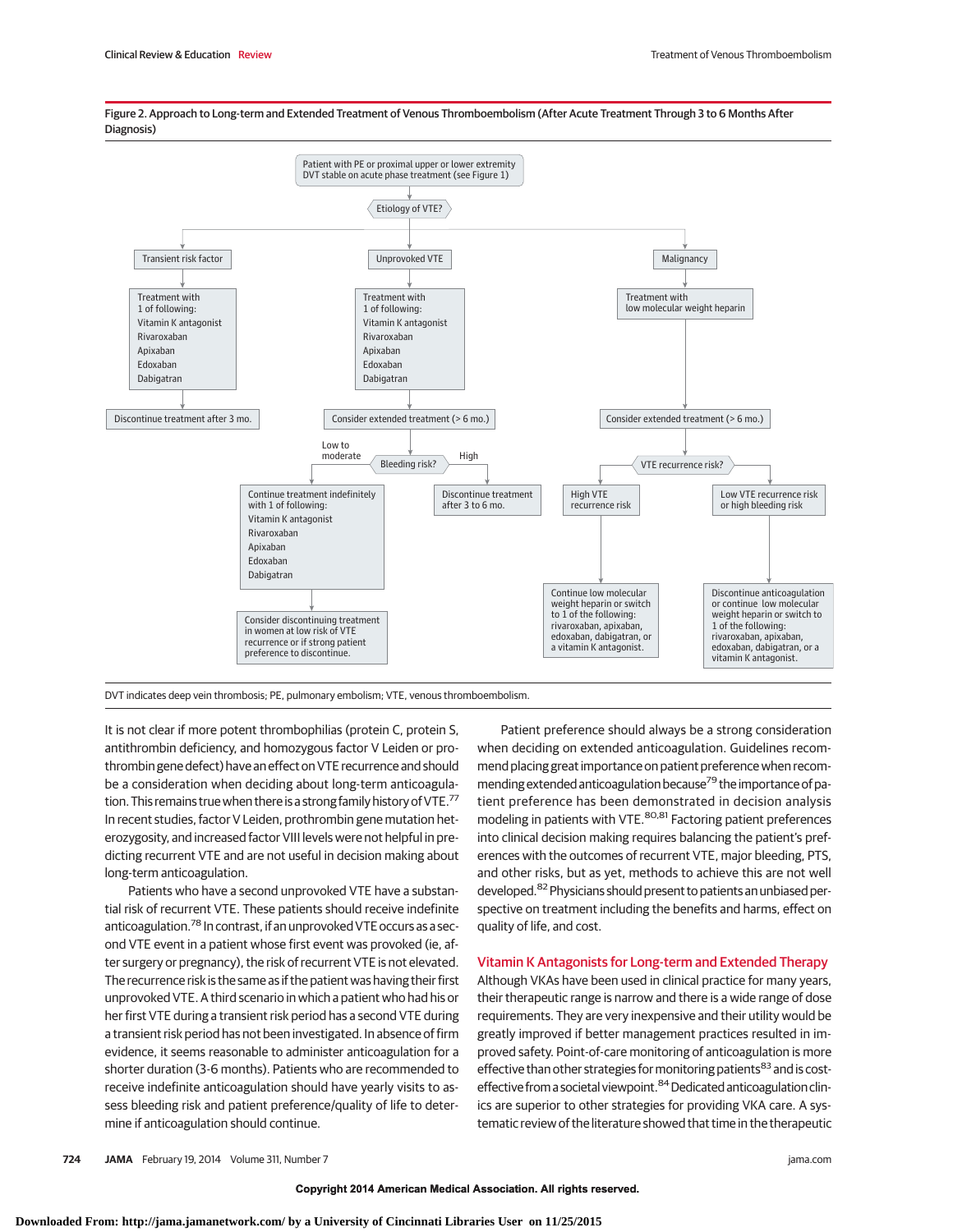range was 57% in community practices but was 66% when anticoagulation clinics were available.<sup>85</sup> The implications of this on the outcomes of recurrent VTE and major bleeding are unknown. Various algorithms predicting maintenance dosing exist but are not widely used. These deserve greater consideration.<sup>86</sup> Maintaining good INR control decreases the risk of developing postphlebitic syndrome, highlighting the need for better INR monitoring.<sup>87</sup>

It is generally recommended that INR be maintained in the 2 to 3 range. Some have advocated for more aggressive anticoagulation when antiphospholipid antibodies are present but 2 randomized controlled trials found that standard anticoagulation (INR range of 2-3) is as effective as maintaining an INR higher than 3.0. $88,89$  Anticoagulation with a target INR of higher than 3.0 is not recommended in any patient with VTE. Long-term therapy with reducedintensity INR (1.5-1.9) to prevent recurrent thrombosis while reducing the risk of bleeding has been advocated. A large randomized trial showed that lower-intensity anticoagulation is less effective at preventing recurrent thrombosis than standard anticoagulation and does not lead to a lower risk of bleeding, dispelling the notion that lesser-intensity anticoagulation is beneficial.<sup>90</sup> Although lowintensity therapy is not recommended, it is more effective than no therapy at all.<sup>68</sup>

#### New Oral Anticoagulants

A new class of oral anticoagulant drugs is now available; these drugs are direct inhibitors of either factor Xa (rivaroxaban, apixaban, edoxaban) or thrombin (dabigatran). These drugs share in common low molecular weight, reasonably short half-lives of 8 to 16 hours, direct inhibition of activated clotting factors, oral administration, and no need to monitor the anticoagulant effect. Monitoring is not required because the predictable pharmacokinetic profile gives minimal variability in drug response, and regardless, standard coagulation assays correlate poorly with drug levels and clinical outcomes. Rivaroxaban and apixaban are used as monotherapy (ie, 1 drug for acute, long-term, and extended anticoagulation) for DVT and PE and have demonstrated noninferiority to (ie, are not worse than) combination therapy with enoxaparin and VKAs for the prevention of recurrent symptomatic VTE. These drugs were superior for major and nonmajor clinically relevant bleeding events.10,11,23,24

When studied for prevention of recurrent VTE, predominantly in patients with unprovoked VTE, 6 to 12 months of extended therapy with rivaroxaban, 20 mg/d, was more effective than placebo (1.3% VTE recurrences with rivaroxaban vs 7.1% with placebo), with no differences in bleeding events between the 2 groups. Apixaban for extended therapy compared with placebo resulted in a recurrent VTE rate of 1.7% vs 8.8% with placebo; bleeding rates were extremely low in both the apixaban group (0.2% with 2.5 mg twice daily and 0.1% with 5 mg twice daily) and placebo group  $(0.5\%)$ .<sup>27</sup> Dabigatran was extensively studied in the long-term phase of treatment in the RECOVER I and RECOVER II trials. It was not used as a monotherapy because patients initially underwent anticoagulation with unfractionated heparin or LMWH and then transitioned to dabigatran or warfarin. Recurrent VTE rates were similar, as were major bleeding rates. Extended therapy with dabigatran was also demonstrated to be as effective as VKA and superior to placebo in the RE-MEDY and RE-SONATE studies.<sup>28</sup>

Dabigatran may be associated with an increased risk of acute coronary syndromes relative to warfarin but not compared with placebo.<sup>25</sup> Edoxaban is effective as an initial therapy after 1 week of LMWH and also for extended therapy.<sup>26</sup> As with the other new oral anticoagulants, it was noninferior with respect to recurrent VTE and noninferior for major and clinically relevant nonmajor bleeding. Patients with large PE, determined by high levels of N-terminal probrain natriuretic peptide levels, had fewer recurrent VTE events with edoxaban than with warfarin. These trials are summarized in Table 2 and Table 3. All of these drugs can be recommended for extended therapy and rivaroxaban and apixaban can be recommended as monotherapy for VTE. To date, experience with these drugs in large patient populations is lacking, and real-world patient outcomes will need to be carefully monitored. In practice, major hemorrhage rates seemed higher with dabigatran when used for atrial fibrillation than those observed in clinical trials, but the US Food and Drug Administration suggests that this is not the case and these clinical observations mirror those observed in randomized trials.<sup>91</sup> It is possible, but as yet unproven, that these drugs will be especially useful alternatives for adherent patients experiencing poor INR control with VKAs. The trials with the new oral anticoagulants are summarized in Table 2 and Table 3.

#### Malignancy-Associated VTE

Compared with patients with unprovoked VTE, patients with malignancy have a higher incidence of recurrent VTE and bleeding complications while receiving anticoagulation therapy.<sup>92</sup> Long-term anticoagulation with LMWH instead of warfarin appears to be more effective at preventing recurrent venous thrombosis without a statistically significant increase in bleeding risk.<sup>93</sup> All patients with active malignancy should be treated with at least 6 months of LMWH if there is adequate renal function. Low-molecular-weight heparin rather than VKAs also facilitates the management of these complex patients, who often undergo procedures and who have periodic chemotherapy-induced thrombocytopenia. Because the risk of recurrence is 3 times higher in patients with vs without cancer, treatment with anticoagulation is recommended if the cancer is thought to be active. It is recommended to wait 6 months after cure or complete remission before stopping therapy but consideration should be given to stopping therapy earlier in patients with a high bleeding risk, if the VTE occurred postsurgery, if the VTE was an isolated calf DVT, and in those with lower risk of recurrence.<sup>94</sup> Recurrence risk is defined through a scoring system in which 1 point is given for previous VTE, female sex, or lung cancer, minus 1 point for breast cancer and minus 2 points for TNM stage 1. Patients scoring 0 or lower have a recurrence risk of less than 5%; ie, similar to those with transient nonsurgical risk factors.

# **Conclusions**

Therapeutic management of VTE continues to evolve as anticoagulant options increase. Prior to the 1960s, when no options existed, patients almost universally experienced poor short- and long-term outcomes. Now, multiple therapeutic modes and options exist. Anticoagulants will probably always increase bleeding risk, necessitating tailored treatment strategies that must incorporate etiology, risk, benefit, cost, and patient preference. Although great progress has been made, further study to understand individual patient risk is needed to make the ideal treatment decisions.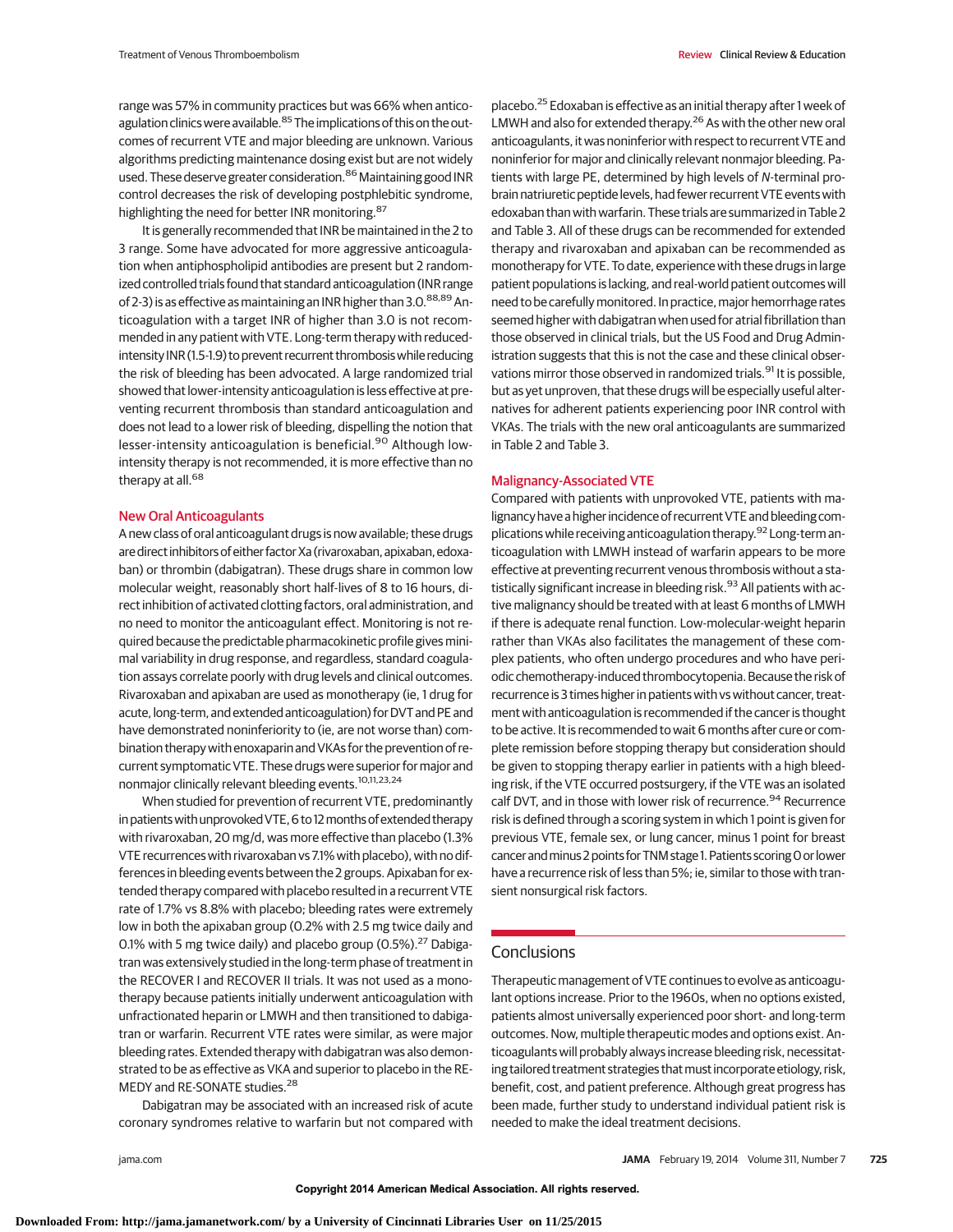#### ARTICLE INFORMATION

**Author Contributions:** Drs Wells and Forgie had full access to all of the data in the study and take responsibility for the integrity of the data and the accuracy of the data analysis. Study concept and design: All authors. Acquisition of data: Wells, Forgie. Analysis and interpretation of data: All authors. Drafting of the manuscript: All authors. Critical revision of the manuscript for important intellectual content: All authors. Statistical analysis: All authors.

Administrative, technical, and material support: Wells.

**Conflict of Interest Disclosures:** All authors have completed and submitted the ICMJE Form for Disclosure of Potential Conflicts of Interest and none were reported.

**Correction:** This article was corrected for a misplaced heading and a wording error on April 23, 2014.

**Submissions:**We encourage authors to submit papers for consideration as a Review. Please contact Mary McGrae McDermott, MD, at mdm608 @northwestern.edu.

#### **REFERENCES**

**1**. Carrier M, Le Gal G, Wells PS, Rodger MA. Systematic review: case-fatality rates of recurrent venous thromboembolism and major bleeding events among patients treated for venous thromboembolism. Ann Intern Med. 2010;152(9):578-589.

**2**. Tagalakis V, Patenaude V, Kahn SR, Suissa S. Incidence of and mortality from venous thromboembolism in a real-world population: the Q-VTE Study Cohort. Am J Med. 2013;126(9):e13-e21.

**3**. Heit JA, Silverstein MD, Mohr DN, Petterson TM, O'Fallon WM, Melton LJ III. Predictors of survival after deep vein thrombosis and pulmonary embolism: a population-based, cohort study. Arch Intern Med. 1999;159(5):445-453.

**4**. Pengo V, Lensing AW, Prins MH, et al; Thromboembolic Pulmonary Hypertension Study Group. Incidence of chronic thromboembolic pulmonary hypertension after pulmonary embolism. N Engl J Med. 2004;350(22):2257-2264.

**5**. Kahn SR, Ginsberg JS. Relationship between deep venous thrombosis and the postthrombotic syndrome. Arch Intern Med. 2004;164(1):17-26.

**6**. Barritt DW, Jordan SC. Anticoagulant drugs in the treatment of pulmonary embolism: a controlled trial. Lancet. 1960;1(7138):1309-1312.

**7**. Nieto JA, Solano R, Ruiz-Ribó MD, et al; Riete Investigators. Fatal bleeding in patients receiving anticoagulant therapy for venous thromboembolism: findings from the RIETE registry.J Thromb Haemost. 2010;8(6):1216-1222.

**8**. Blondon M, Righini M, Aujesky D, Le Gal G, Perrier A. Usefulness of preemptive anticoagulation in patients with suspected pulmonary embolism: a decision analysis. Chest. 2012;142(3):697-703.

**9**. Kearon C, Akl EA, Comerota AJ, et al; American College of Chest Physicians. Antithrombotic therapy for VTE disease: Antithrombotic Therapy and Prevention of Thrombosis, 9th ed: American College of Chest Physicians Evidence-Based Clinical Practice Guidelines. Chest. 2012;141(2)(suppl): e419S-e494S.

**10**. Bauersachs R, Berkowitz SD, Brenner B, et al; EINSTEIN Investigators. Oral rivaroxaban for symptomatic venous thromboembolism. N Engl J Med. 2010;363(26):2499-2510.

**11**. Büller HR, Prins MH, Lensin AW, et al; EINSTEIN–PE Investigators. Oral rivaroxaban for the treatment of symptomatic pulmonary embolism. N Engl J Med. 2012;366(14):1287-1297.

**12**. Erkens PM, Prins MH. Fixed dose subcutaneous low molecular weight heparins vs adjusted dose unfractionated heparin for venous thromboembolism. Cochrane Database Syst Rev. 2010;(9):CD001100.

**13**. Brandjes DPM, Heijboer H, Büller HR, de Rijk M, Jagt H, ten Cate JW. Acenocoumarol and heparin compared with acenocoumarol alone in the initial treatment of proximal-vein thrombosis. N Engl J Med. 1992;327(21):1485-1489.

**14**. van Dongen CJ, MacGillavry MR, Prins MH. Once vs twice daily LMWH for the initial treatment of venous thromboembolism. Cochrane Database Syst Rev. 2005;(3):CD003074.

**15**. Kovacs MJ, Rodger M, Anderson DR, et al. Comparison of 10-mg and 5-mg warfarin initiation nomograms together with low-molecular-weight heparin for outpatient treatment of acute venous thromboembolism: a randomized, double-blind, controlled trial. Ann Intern Med. 2003;138(9): 714-719.

**16**. Monkman K, Lazo-Langner A, Kovacs MJ. A 10 mg warfarin initiation nomogram is safe and effective in outpatients starting oral anticoagulant therapy for venous thromboembolism. Thromb Res. 2009;124(3):275-280.

**17**. Heneghan C, Tyndel S, Bankhead C, et al. Optimal loading dose for the initiation of warfarin: a systematic review. BMC Cardiovasc Disord. 2010;10:18.

**18**. Eckman MH, Rosand J, Greenberg SM, Gage BF. Cost-effectiveness of using pharmacogenetic information in warfarin dosing for patients with nonvalvular atrial fibrillation. Ann Intern Med. 2009;150(2):73-83.

**19**. Kimmel SE, French B, Kasner SE, et al; COAG Investigators. A pharmacogenetic vs a clinical algorithm for warfarin dosing. N Engl J Med. 2013;369(24):2283-2293.

**20**. Pirmohamed M, Burnside G, Eriksson N, et al; EU-PACT Group. A randomized trial of genotype-guided dosing of warfarin. N Engl J Med. 2013;369(24):2294-2303.

**21**. Furie B. Do pharmacogenetics have a role in the dosing of vitamin K antagonists? N Engl J Med. 2013;369(24):2345-2346.

**22**. Dowlatshahi D, Butcher KS, Asdaghi N, et al; Canadian PCC Registry (CanPro) Investigators. Poor prognosis in warfarin-associated intracranial hemorrhage despite anticoagulation reversal. Stroke. 2012;43(7):1812-1817.

**23**. Prins MH, Lensing AWA, Bauersachs R, et al; EINSTEIN Investigators. Oral rivaroxaban vs standard therapy for the treatment of symptomatic venous thromboembolism: a pooled analysis of the EINSTEIN-DVT and PE randomized studies. Thromb J. 2013;11(1):21.

**24**. Agnelli G, Buller HR, Cohen A, et al; AMPLIFY Investigators. Oral apixaban for the treatment of

acute venous thromboembolism. N Engl J Med. 2013;369(9):799-808.

**25**. Schulman S, Kearon C, Kakkar AK, et al; RE-COVER Study Group. Dabigatran vs warfarin in the treatment of acute venous thromboembolism. N Engl J Med. 2009;361(24):2342-2352.

**26**. Büller HR, Décousus H, Grosso MA, et al; Hokusai-VTE Investigators. Edoxaban vs warfarin for the treatment of symptomatic venous thromboembolism. N Engl J Med. 2013;369(15):1406-1415.

**27**. Agnelli G, Buller HR, Cohen A, et al; AMPLIFY-EXT Investigators. Apixaban for extended treatment of venous thromboembolism. N Engl J Med. 2013;368(8):699-708.

**28**. Schulman S, Kearon C, Kakkar AK, et al; RE-MEDY Trial Investigators; RE-SONATE Trial Investigators. Extended use of dabigatran, warfarin, or placebo in venous thromboembolism. N Engl J Med. 2013;368(8):709-718.

**29**. Watson LI, Armon MP. Thrombolysis for acute deep vein thrombosis. Cochrane Database Syst Rev. 2004;(4):CD002783.

**30**. Enden T, Haig Y, Kløw NE, et al; CaVenT Study Group. Long-term outcome after additional catheter-directed thrombolysis vs standard treatment for acute iliofemoral deep vein thrombosis (the CaVenT study): a randomised controlled trial. Lancet. 2012;379(9810):31-38.

**31**. Konstantinides S, Geibel A, Heusel G, Heinrich F, Kasper W; Management Strategies and Prognosis of Pulmonary Embolism-3 Trial Investigators. Heparin plus alteplase compared with heparin alone in patients with submassive pulmonary embolism. N Engl J Med. 2002;347(15):1143-1150.

**32**. Konstantinides S, Meyer G, Danays T, et al. Single-bolus tenecteplase plus heparin compared with heparin alone for normotensive patients with acute pulmonary embolism who have evidence of right ventricular dysfunction and myocardial injury: the Pulmonary Embolism Thrombolysis (PEITHO) study. Abstract presented at: American College of Cardiology Annual Scientific Session; March 11, 2013; San Francisco, CA. Presentation 3014-15.

**33**. Streiff MB. Vena caval filters: a comprehensive review. Blood. 2000;95(12):3669-3677.

**34**. Ray CE Jr, Prochazka A. The need for anticoagulation following inferior vena cava filter placement: systematic review. Cardiovasc Intervent Radiol. 2008;31(2):316-324.

**35**. Decousus H, Barral F-G, Buchmuller-Cordier A, et al; PREPIC Study Group. Eight-year follow-up of patients with permanent vena cava filters in the prevention of pulmonary embolism: the PREPIC (Prevention du Risque d'Embolie Pulmonaire par Interruption Cave) randomized study. Circulation. 2005;112(3):416-422.

**36**. Stein PD, Matta F, Keyes DC, Willyerd GL. Impact of vena cava filters on in-hospital case fatality rate from pulmonary embolism. Am J Med. 2012;125(5):478-484.

**37**. Kahn SR, Shapiro S, Wells PS, et al; for the SOX Trial Investigators. Compression stockings to prevent post-thrombotic syndrome: a randomised placebo-controlled trial. Lancet. 2013. doi:10.1016/S0140-6736(13)61902-9.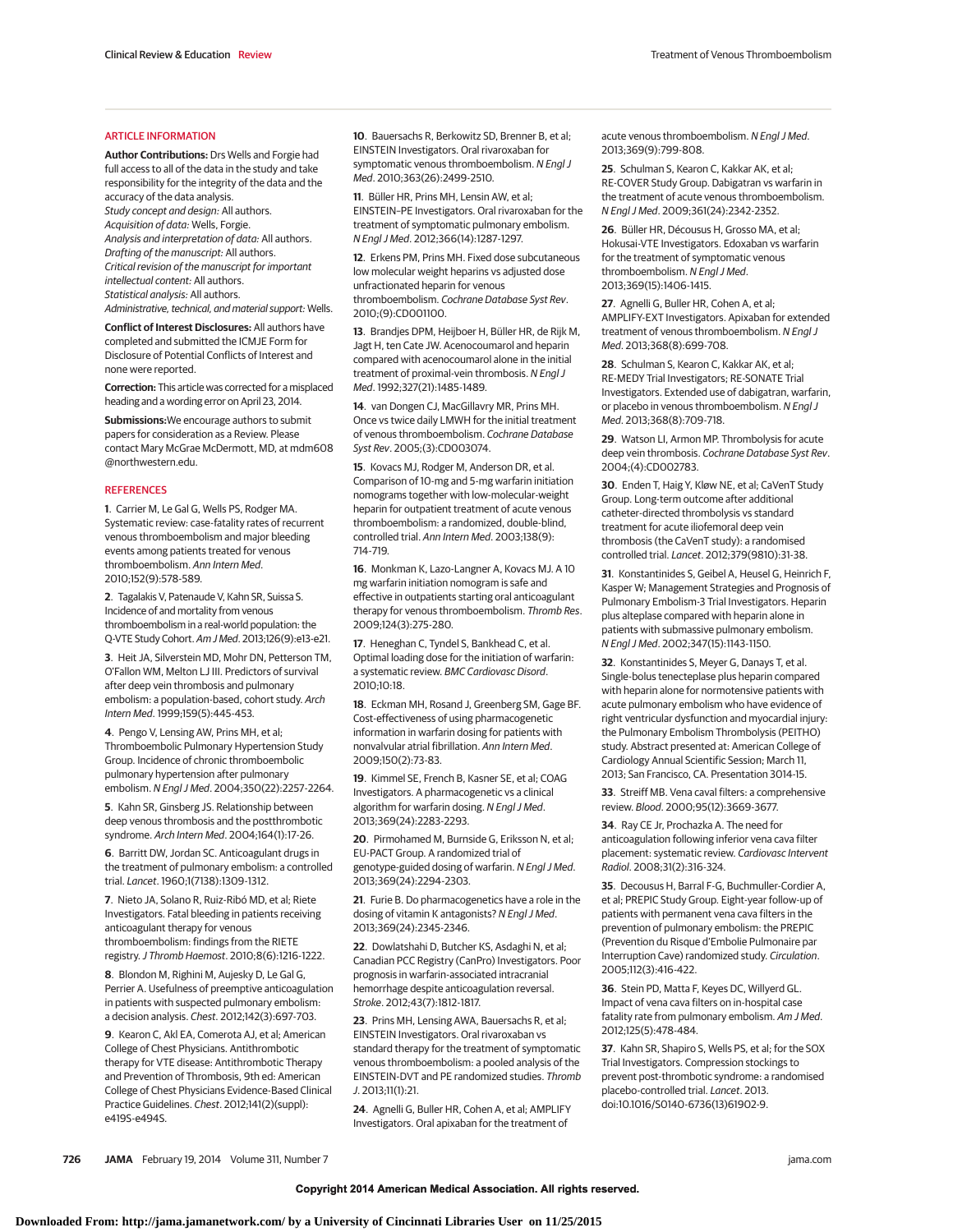**38**. Hull RD, Liang J, Townshend G. Long-term low-molecular-weight heparin and the post-thrombotic syndrome: a systematic review. Am J Med. 2011;124(8):756-765.

**39**. Othieno R, Abu Affan M, Okpo E. Home vs in-patient treatment for deep vein thrombosis. Cochrane Database Syst Rev. 2007;3(3): CD003076.

**40**. Aujesky D, Smith KJ, Cornuz J, Roberts MS. Cost-effectiveness of low-molecular-weight heparin for treatment of pulmonary embolism. Chest. 2005;128(3):1601-1610.

**41**. Rodger MA, Bredeson CN, Wells PS, Beck J, Kearns B, Huebsch LB. Cost-effectiveness of low-molecular-weight heparin and unfractionated heparin in treatment of deep vein thrombosis. CMAJ. 1998;159(8):931-938.

**42**. Rodger MA, Gagné-Rodger C, Howley HE, Carrier M, Coyle D, Wells PS. The outpatient treatment of deep vein thrombosis delivers cost savings to patients and their families, compared to inpatient therapy. Thromb Res. 2003;112(1-2):13-18.

**43**. Kahn SR, Shrier I, Kearon C. Physical activity in patients with deep venous thrombosis: a systematic review. Thromb Res. 2008;122(6):763-773.

**44**. Erkens PM, Gandara E, Wells PS, et al. Safety of outpatient treatment in acute pulmonary embolism.J Thromb Haemost. 2010;8(11):2412- 2417.

**45**. Aujesky D, Roy PM, Verschuren F, et al. Outpatient vs inpatient treatment for patients with acute pulmonary embolism: an international, open-label, randomised, non-inferiority trial. Lancet. 2011;378(9785):41-48.

**46**. Otero R, Uresandi F, Jiménez D, et al. Home treatment in pulmonary embolism. Thromb Res. 2010;126(1):e1-e5.

**47**. Squizzato A, Galli M, Dentali F, Ageno W. Outpatient treatment and early discharge of symptomatic pulmonary embolism: a systematic review. Eur Respir J. 2009;33(5):1148-1155.

**48**. Zondag W, Mos IC, Creemers-Schild D, et al; Hestia Study Investigators. Outpatient treatment in patients with acute pulmonary embolism: the Hestia Study. J Thromb Haemost. 2011;9(8):1500-1507.

**49**. Agterof MJ, Schutgens RE, Snijder RJ, et al. Out of hospital treatment of acute pulmonary embolism in patients with a low NT-proBNP level. J Thromb Haemost. 2010;8(6):1235-1241.

**50**. Kovacs MJ, Hawel JD, Rekman JF, Lazo-Langner A. Ambulatory management of pulmonary embolism: a pragmatic evaluation. J Thromb Haemost. 2010;8(11):2406-2411.

**51**. Squizzato A, Donadini MP, Galli L, Dentali F, Aujesky D, Ageno W. Prognostic clinical prediction rules to identify a low-risk pulmonary embolism: a systematic review and meta-analysis. J Thromb Haemost. 2012;10(7):1276-1290.

**52**. Wicki J, Perrier A, Perneger TV, Bounameaux H, Junod AF. Predicting adverse outcomes in patients with acute pulmonary embolism: a risk score. Thromb Haemostas. 2000;84(4):548-552.

**53**. Aujesky D, Obrosky DS, Stone RA, et al. Derivation and validation of a prognostic model for pulmonary embolism. Am J Respir Crit Care Med. 2005;172(8):1041-1046.

**54**. Aujesky D, Roy PM, Le Manach CP, et al. Validation of a model to predict adverse outcomes in patients with pulmonary embolism. Eur Heart J 2006;27(4):476-481.

**55**. Muragappan M, Johnson JA, Gage BF, et al. Home Management Exclusion (HOME) criteria for initial treatment of acute pulmonary embolism [abstract]. Am J Respir Crit Care Med. 2008;177:A182.

**56**. Masuda EM, Kistner RL. The case for managing calf vein thrombi with duplex surveillance and selective anticoagulation. Dis Mon. 2010;56(10):601-613.

**57**. Iorio A, Kearon C, Filippucci E, et al. Risk of recurrence after a first episode of symptomatic venous thromboembolism provoked by a transient risk factor: a systematic review. Arch Intern Med. 2010;170(19):1710-1716.

**58**. Boutitie F, Pinede L, Schulman S, et al. Influence of preceding length of anticoagulant treatment and initial presentation of venous thromboembolism on risk of recurrence after stopping treatment: analysis of individual participants' data from seven trials. BMJ. 2011;342:d3036.

**59**. Holley AB, King CS, Jackson JL, Moores LK. Different finite durations of anticoagulation and outcomes following idiopathic venous thromboembolism: a meta-analysis. Thrombosis. 2010;2010:540386.

**60**. Castellucci LA, Cameron C, Le Gal G, et al. Efficacy and safety outcomes of oral anticoagulants and antiplatelet drugs in the secondary prevention of venous thromboembolism: systematic review and network meta-analysis. BMJ. 2013;347:f5133.

**61**. Baglin T, Luddington R, Brown K, Baglin C. Incidence of recurrent venous thromboembolism in relation to clinical and thrombophilic risk factors: prospective cohort study. Lancet. 2003;362(9383):523-526.

**62**. Ray JG, Chan WS. Deep vein thrombosis during pregnancy and the puerperium: a meta-analysis of the period of risk and the leg of presentation. Obstet Gynecol Surv. 1999;54(4):265-271.

**63**. Romualdi E, Dentali F, Rancan E, et al. Anticoagulant therapy for venous thromboembolism during pregnancy: a systematic review and a meta-analysis of the literature. J Thromb Haemost. 2013;11(2):270-281.

**64**. Bates SM, Greer IA, Middeldorp S, Veenstra DL, Prabulos AM, Vandvik PO; American College of Chest Physicians. VTE, thrombophilia, antithrombotic therapy, and pregnancy: Antithrombotic Therapy and Prevention of Thrombosis, 9th ed: American College of Chest Physicians Evidence-Based Clinical Practice Guidelines. Chest. 2012;141(2)(suppl):e691S-e736S.

**65**. Bourjeily G, Paidas M, Khalil H, Rosene-Montella K, Rodger M. Pulmonary embolism in pregnancy. Lancet. 2010;375(9713): 500-512.

**66**. Beyth RJ, Quinn LM, Landefeld CS. Prospective evaluation of an index for predicting the risk of major bleeding in outpatients treated with warfarin. Am J Med. 1998;105(2):91-99.

**67**. Kearon C, Gent M, Hirsh J, et al. A comparison of 3 months of anticoagulation with extended anticoagulation for a first episode of idiopathic

venous thromboembolism. N Engl J Med. 1999;340(12):901-907.

**68**. Ridker PM, Goldhaber SZ, Danielson E, et al; PREVENT Investigators. Long-term, low-intensity warfarin therapy for the prevention of recurrent venous thromboembolism. N Engl J Med. 2003;348(15):1425-1434.

**69**. Cosmi B, Legnani C, Tosetto A, et al; PROLONG Investigators. Usefulness of repeated D-dimer testing after stopping anticoagulation for a first episode of unprovoked venous thromboembolism: the PROLONG II prospective study. Blood. 2010;115(3):481-488.

**70**. Carrier M, Rodger MA, Wells PS, Righini M, LE Gal G. Residual vein obstruction to predict the risk of recurrent venous thromboembolism in patients with deep vein thrombosis: a systematic review and meta-analysis. J Thromb Haemost. 2011;9(6):1119-1125.

**71**. Douketis J, Tosetto A, Marcucci M, et al. Risk of recurrence after venous thromboembolism in men and women: patient level meta-analysis. BMJ. 2011;342:d813.

**72**. Rodger MA, Kahn SR, Wells PS, et al. Identifying unprovoked thromboembolism patients at low risk for recurrence who can discontinue anticoagulant therapy. CMAJ. 2008;179(5):417-426.

**73**. Eichinger S, Heinze G, Jandeck LM, Kyrle PA. Risk assessment of recurrence in patients with unprovoked deep vein thrombosis or pulmonary embolism: the Vienna prediction model. Circulation. 2010;121(14):1630-1636.

**74**. Tosetto A, Iorio A, Marcucci M, et al. Predicting disease recurrence in patients with previous unprovoked venous thromboembolism: a proposed prediction score (DASH). J Thromb Haemost. 2012;10(6):1019-1025.

**75**. Schulman S, Svenungsson E, Granqvist S; Duration of Anticoagulation Study Group. Anticardiolipin antibodies predict early recurrence of thromboembolism and death among patients with venous thromboembolism following anticoagulant therapy. Am J Med. 1998;104(4):332-338.

**76**. Garcia D, Akl EA, Carr R, Kearon C. Antiphospholipid antibodies and the risk of recurrence after a first episode of venous thromboembolism: a systematic review. Blood. 2013;122(5):817-824.

**77**. Gauthier K, Kovacs MJ, Wells PS, Le Gal G, Rodger M; REVERSE investigators. Family history of venous thromboembolism (VTE) as a predictor for recurrent VTE in unprovoked VTE patients. J Thromb Haemost. 2013;11(1):200-203.

**78**. Schulman S, Granqvist S, Holmström M, et al; Duration of Anticoagulation Trial Study Group. The duration of oral anticoagulant therapy after a second episode of venous thromboembolism. N Engl J Med. 1997;336(6):393-398.

**79**. Krahn M, Naglie G. The next step in guideline development: incorporating patient preferences. JAMA. 2008;300(4):436-438.

**80**. Forgie MA, Nichol G, Wells PS. Duration of anticoagulation in first episode idiopathic deep vein thrombosis: a Markov decision analysis of patient preferences. Thromb Haemost. 2001;86(1).

**81**. Locadia M, Bossuyt PM, Stalmeier PF, et al. Treatment of venous thromboembolism with vitamin K antagonists: patients' health state